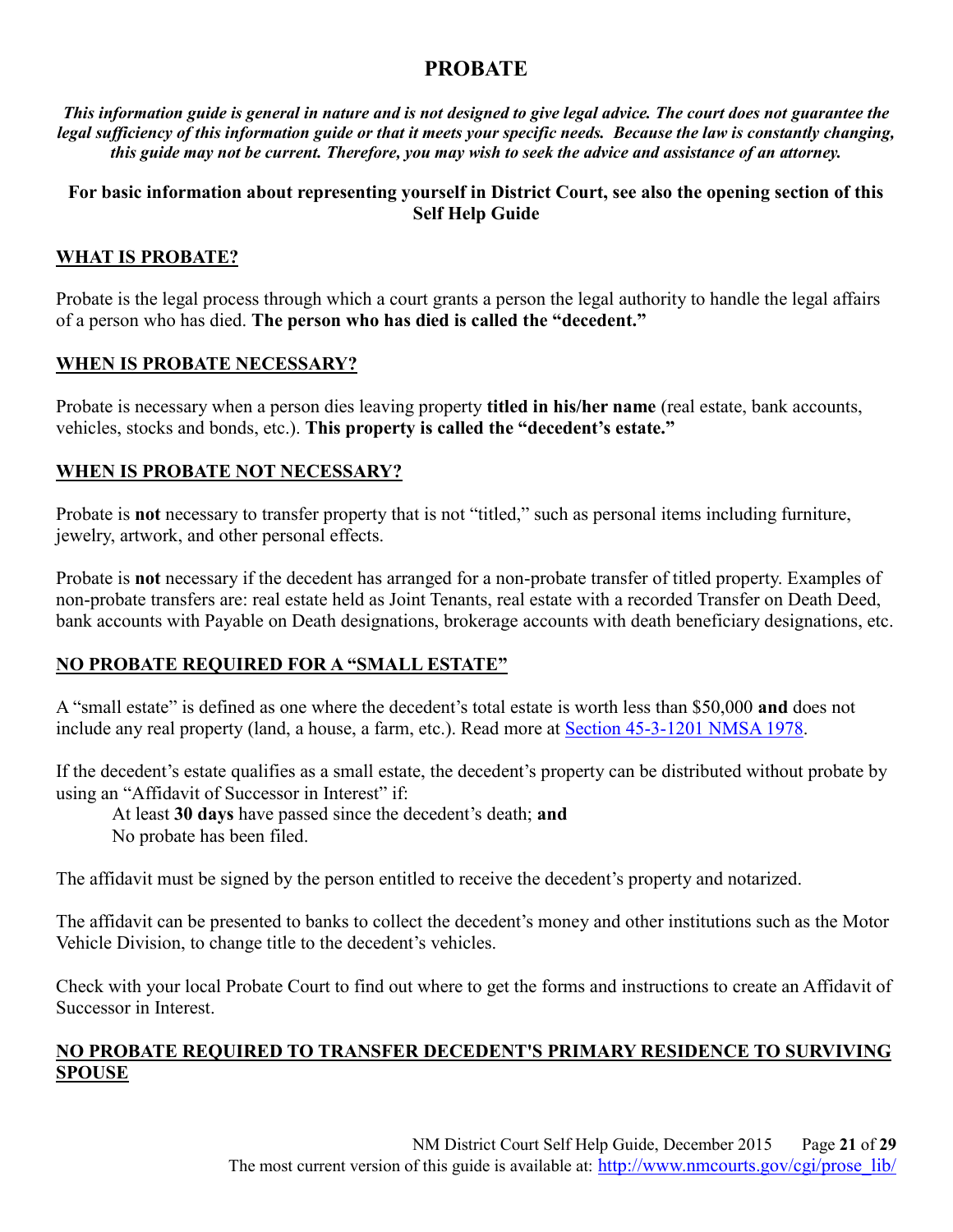The decedent's primary residence can be transferred to the decedent's surviving spouse without probate by using an "Affidavit of Surviving Spouse" (read more at Section 45-3-1205 NMSA 1978) if:

At least **6 months** have passed since the decedent's death; **and**

No probate has been filed; **and**

The only item required to be transferred from the decedent's estate is the decedent's primary residence; **and**

The decedent and spouse owned the residence as community property **or** the decedent left (by Will) his/her interest in the residence to the spouse; **and**

The full value of the residence, as assessed for property tax purposes, does not exceed \$500,000.

The affidavit must be signed by the surviving spouse and notarized.

The affidavit is then filed with the county clerk in the county in which the residence is located.

Check with your local Probate Court to find out where to get the forms and instructions to create an Affidavit of Surviving Spouse.

# **WHERE AND WHEN TO FILE A PROBATE CASE**

If probate is necessary, the probate case must be filed with the **Probate Court** in the county where the decedent was domiciled (physically living) at the time of his/her death.

**Note:** In some cases, it may be necessary to file the probate case in District Court. The Probate Court will inform you if this is necessary. If this is the case, you may wish to consult an attorney. That situation is beyond the scope of this guide.

Probate Courts are designed to help non-lawyers with probate cases that do not need to be filed in District Court. The current cost to file probate in Probate Court is \$30.

Many Probate Courts have the forms and instructions necessary to file a probate case. The forms are also available online at https://nmsupremecourt.nmcourts.gov.

Probate can be filed any time between 5 days and 3 years after the decedent's death.

**Note:** A probate case may be filed after the 3 year period for the limited purpose of transferring title to real property from the decedent's name to the decedent's heirs. Read more at Section 45-3-108 NMSA 1978.

# **FILING A PROBATE CASE WITH A WILL**

If the decedent left a valid Will, the person filing the probate case must submit the **original Will** and a certified copy of the decedent's death certificate to the Probate Court along with the necessary forms.

Instructions for filing a probate case with a Will are contained in probate Forms 4B-021 and 4B-022 NMRA. These forms are available online at https://nmsupremecourt.nmcourts.gov.

The court will appoint the person(s) designated in the Will as "Personal Representative" ("PR") of the decedent's estate. Another name for the Personal Representative is "Executor."

# **FILING A PROBATE CASE WHERE THERE IS NOT A WILL**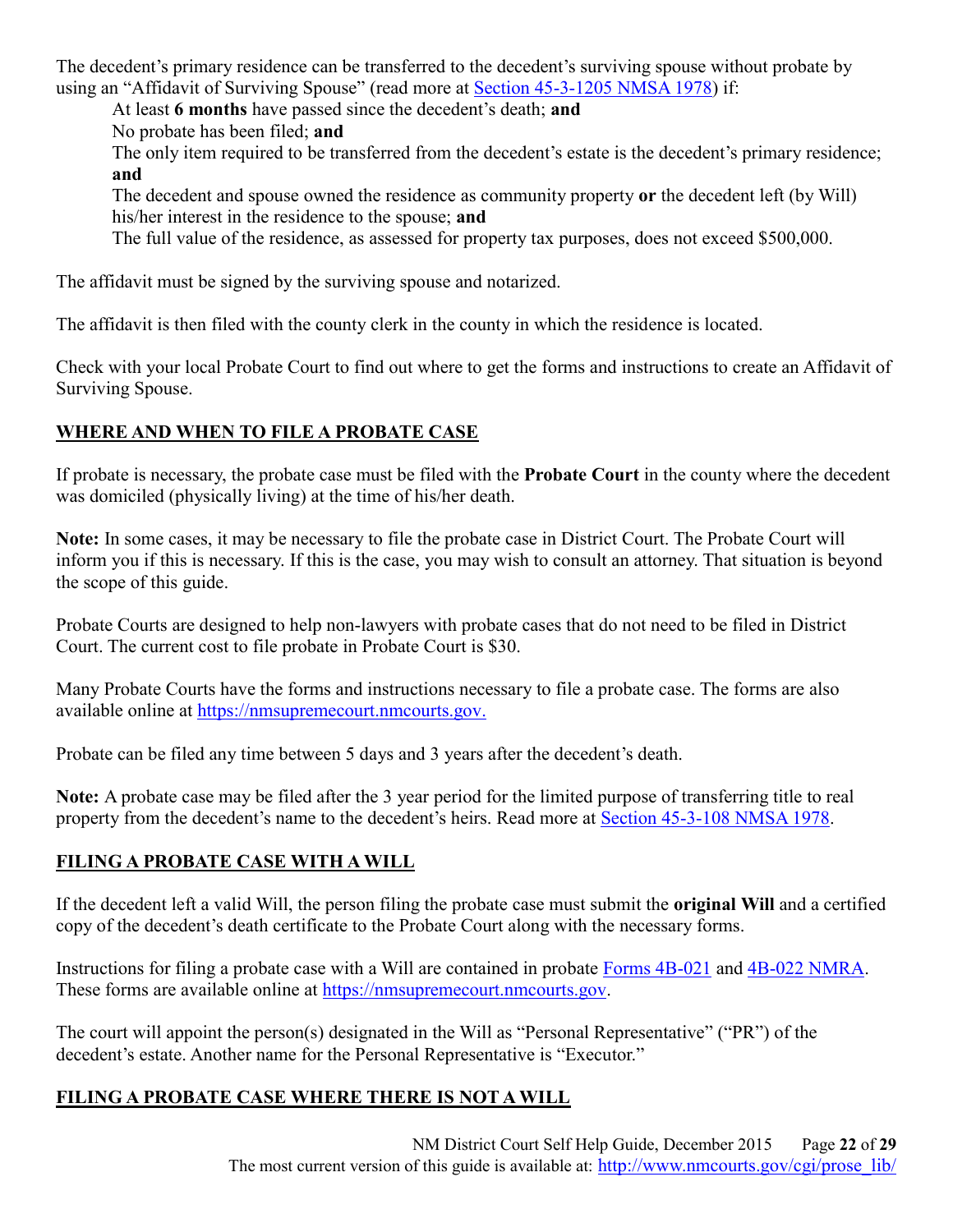People who die without a Will are said to have died "intestate." New Mexico has specific "Intestacy Laws" that detail who can be appointed PR of the Estate, who is entitled to the decedent's property, and the share of the property each person receives.

A spouse has the highest priority for being appointed PR, followed by the decedent's children. A person who wishes to be appointed PR must have the written consent of all other people with the same or higher priority for appointment.

The person filing the probate must submit a certified copy of the decedent's death certificate and copies of the written consent of other people with the same or higher priority for appointment, along with the necessary probate forms.

Instructions for filing a probate case without a Will are contained in probate Forms 4B-011 and 4B-012 NMRA. These forms are available online at https://nmsupremecourt.nmcourts.gov.

# **DUTIES OF THE PERSONAL REPRESENTATIVE**

When the Probate Court appoints a person to be the Personal Representative of the decedent's estate, the court gives the PR a document called "Letters Testamentary." If the decedent died without a Will (intestate), the document is called "Letters of Administration." This document gives the PR the legal authority to transact business on the decedent's behalf.

The PR is responsible for:

Notifying all of the heirs of the decedent's estate;

Gathering and inventorying the decedent's assets;

Identifying and paying the decedent's debts (to the extent that funds are available in the estate to do so); Distributing the decedent's assets in accordance with the decedent's Will or the intestacy laws if there is no Will; and

Closing the probate case by filing a sworn statement with the court stating that the PR's duties are completed (read more at Section 45-3-1003 NMSA 1978). The probate case must be open for a minimum of 3 months before it can be closed.

The PR is **not** allowed to use funds from the estate for the PR's personal benefit. But, the PR is entitled to fair compensation from the estate for the time spent administering the estate (read more at Section 45-3-719 NMSA 1978). The PR should keep a written record of tasks performed and time spent. The PR may also use estate funds to pay for costs of administering the estate (i.e. postage, filing fees, copies, etc.).

If the decedent's estate includes real property (land, a house, a farm, etc.), the PR may need to execute a "Personal Representative's deed" in order to transfer the property out of the decedent's name. Deeds can be very tricky to properly draft and execute, so you may wish to hire an attorney for this portion of the probate.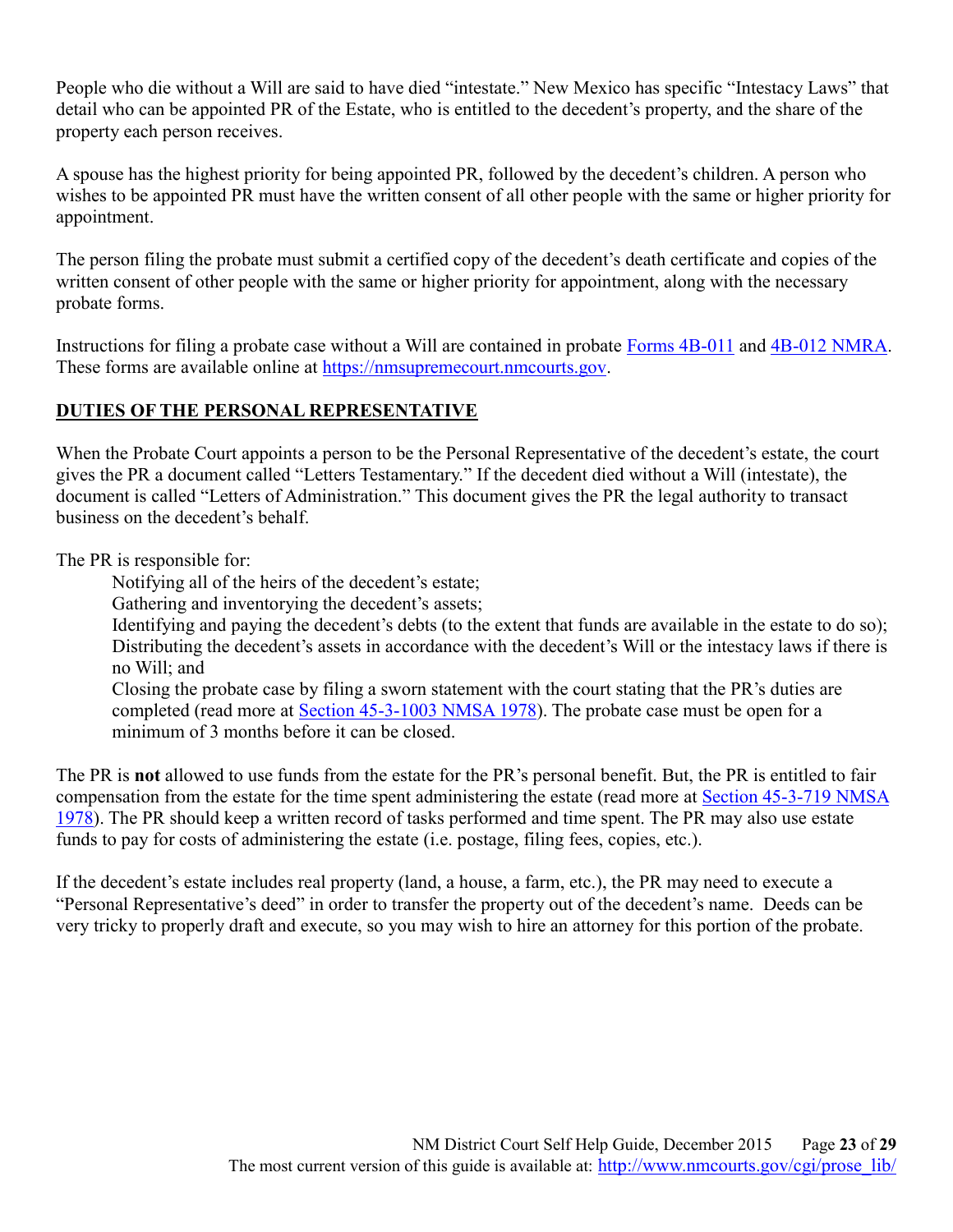# **APPEALS FROM DISTRICT COURT**

*This information guide is general in nature and is not designed to give legal advice. The court does not guarantee the legal sufficiency of this information guide or that it meets your specific needs. Because the law is constantly changing, this guide may not be current. Therefore, you may wish to seek the advice and assistance of an attorney.*

# **For basic information about representing yourself in District Court, see also the opening section of this Self Help Guide**

**Caution: This guide does not cover appeals from magistrate, metropolitan or municipal court, which have shorter deadlines than appeals from district court.**

# **WHERE AM I APPEALING** *FROM* **AND WHERE SHOULD I APPEAL** *TO***?**

To decide where to appeal, you must first know which court you are trying to appeal **FROM**. If you are trying to appeal **FROM** a decision of the **MAGISTRATE, METROPOLITAN**, or **MUNICIPAL COURT**, you will appeal **TO** the district court. If that is your situation, there may be a separate information guide available from your local magistrate, metropolitan, or municipal court.

When you are appealing **FROM** a decision of the **DISTRICT COURT**, depending on the kind of appeal it is, the first document you file to start your appeal will either need to be filed with the district court or directly with the New Mexico Court of Appeals. To figure out whether the first document should be filed in the district court or Court of Appeals, see the "How do I Appeal?" section below. But whether you must file the first document in the district court or Court of Appeals, you will eventually need to file most of your paperwork in the Court of Appeals, which is the court that will decide your appeal.

Keep in mind that the New Mexico Court of Appeals has two offices – one in Albuquerque and one in Santa Fe. You can mail your documents to the Court of Appeals at P.O. Box 25306, Albuquerque, NM, 87125-0306 or P.O. Box 2008, Santa Fe, NM 87504. Or, you can file your documents in person at 2211 Tucker NE Albuquerque, NM or 237 Don Gaspar, Santa Fe, NM. The Court of Appeals can be reached by telephone in Albuquerque at 505-841-4618 or in Santa Fe at 505-827-4946.

# **WHO CAN APPEAL?**

If you think the district court made a mistake when deciding your case, you have the right to appeal the district court's decision. An appeal can be a complicated, time-consuming process, and you may wish to hire an attorney to handle your appeal. If you do not know how to find an attorney, or if you cannot afford an attorney, there are a number of organizations that may be able to help you find an attorney. Some of those organizations are listed in the Resource List section of this guide.

# **WHAT CAN I APPEAL?**

In general, you may only appeal a final, written order or judgment from the court. An order or judgment is considered final for purposes of appeal when it has decided all of the issues in the case and there is nothing left for the court to do. Sometimes it is difficult to know if an order of the court is final for purposes of appeal. If you appeal from an order that is not final and appealable, the appellate court may dismiss your appeal, but you will not lose your right to appeal. Once a final, written order is filed by the trial court, you can file a new appeal with the appellate court.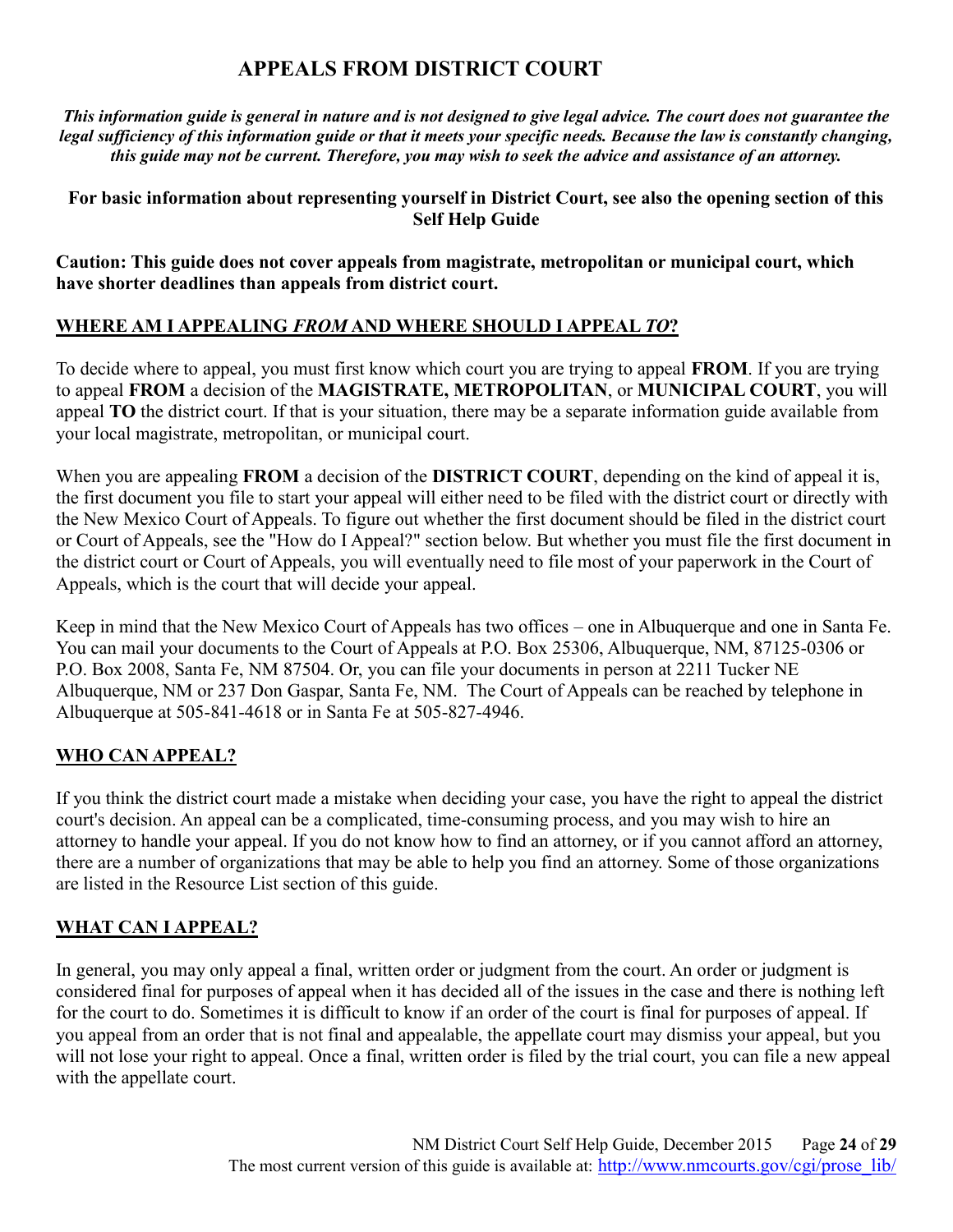# **WHEN SHOULD I APPEAL?**

In general, you must file an appeal from the district court within 30 days after the court files the final, written order in the case. In some cases, you may be able to get an extension of time from the district court to file your appeal. It is very important that you file your appeal on time. If you file your appeal late, you may lose your right to appeal forever. Because the deadline for an appeal is so important, you must be sure you understand whether you are trying to appeal a decision **FROM** a lower court **TO** the district court or **FROM** the district court **TO** the Court of Appeals because the time for filing each kind of appeal is different. Please see the section headed "Where Am I Appealing From and Where Should I Appeal To?" for more information.

# **WHY SHOULD I APPEAL?**

The court cannot tell you why you should or should not appeal because that would be giving legal advice. If you disagree with the district court's decision and think the court made a mistake, you can appeal. Before deciding whether to appeal, you may wish to talk to an attorney. But you need to act fast so that you do not lose your right to appeal by failing to start your appeal on time.

### **HOW DO I APPEAL?**

In most cases, you begin an appeal by filing a "notice of appeal" in the district court. In some cases, you begin your appeal by filing what is called a "petition for a writ of certiorari" in the New Mexico Court of Appeals. You may contact the Court of Appeals for these forms or visit the Court of Appeals' website at https://coa.nmcourts.gov to download and print the forms yourself.

In general, you use a notice of appeal to appeal a decision of district court that started in the district court, and the notice of appeal is filed with the district court itself. But if your case started in an administrative agency and then was appealed to the district court, you use a petition for a writ of certiorari to appeal the district court's decision, and the petition is filed directly with the Court of Appeals.

If you start your appeal by filing a notice of appeal in the district court, you will then need to write and file a "docketing statement" in the Court of Appeals. The docketing statement is due no later than 30 days after you file the notice of appeal, and you will need to pay the Court of Appeals a docket fee of \$125 unless you ask for and are qualified for a fee waiver. After you file the docketing statement, you must send a copy to the district court clerk's office and work with them to get the record proper prepared and sent to the Court of Appeals. The "record proper" is the term used for an official copy of all the documents that were filed with the district court clerk's office. It will also cost you some money to have the record proper prepared, and the amount will depend on the size of the record proper. The district court clerk will notify you of the cost, which must be paid in 10 days.

After the record proper is filed in the Court of Appeals, the court will begin to consider your appeal. You will then receive notice from the appellate court telling you what you must do next.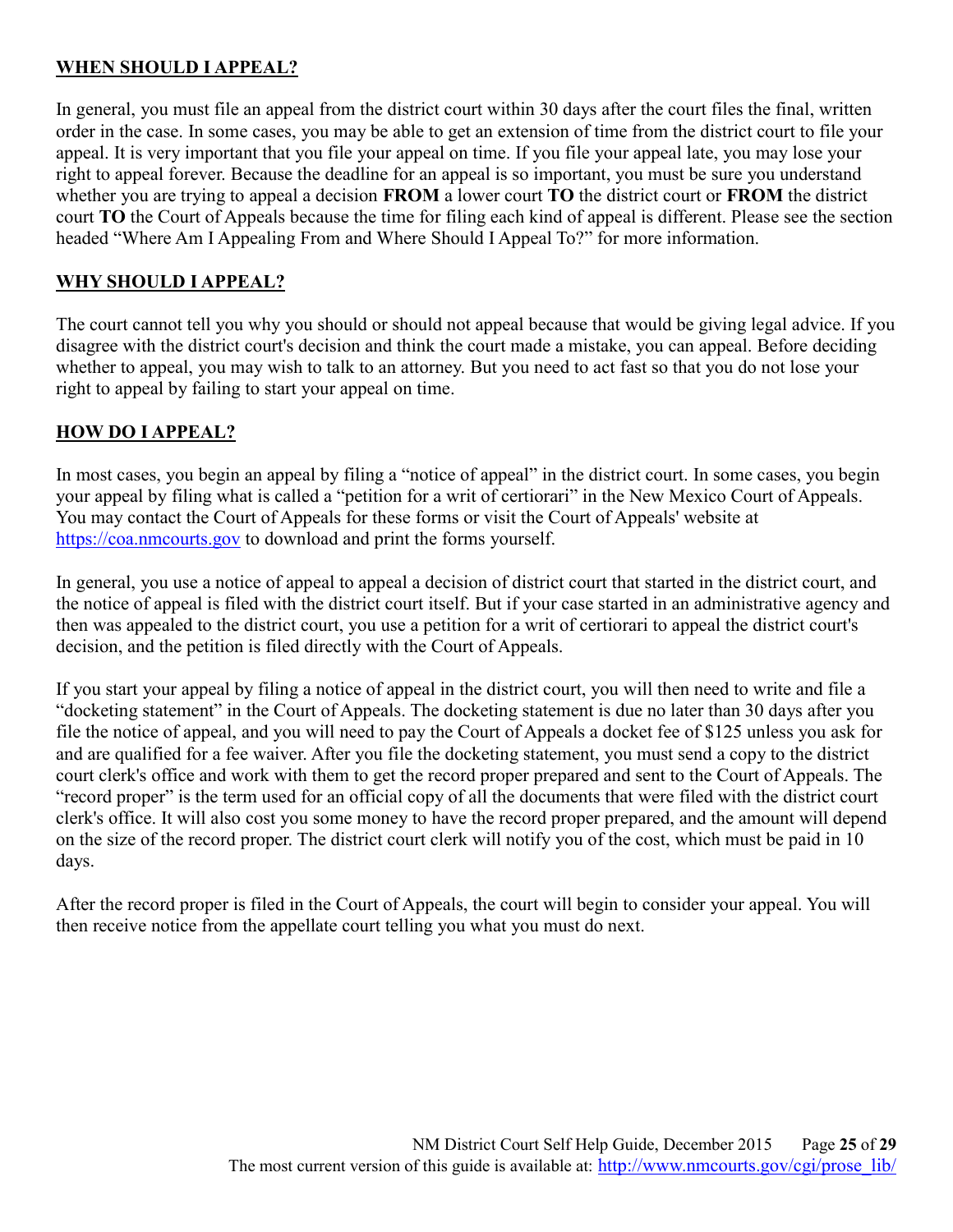# **Resource List: Legal Services and Referral Programs**

### Civil Legal Service Providers

Civil legal services include consumer, employment and unemployment, family law (child support, custody and visitation, divorce, domestic violence, and guardianships), elder law, housing and landlord-tenant, and public benefits.

#### **Advocacy Inc.**

Advocacy Inc. is a nonprofit agency protecting and promoting the interests of at-risk children and youth in New Mexico by providing low- or no-cost legal advocacy and support services. The agency serves children from birth to 18 years and provides guardianship, adoption, and guardian ad litem services.

6301 Fourth NW Suite 3 Albuquerque, NM 87107 866-257-5320 www.nmadvocacy.org

#### **Catholic Charities of Albuquerque and Santa Fe Center for Immigration and Citizenship Legal Assistance**

The CICLA is the principal nonprofit provider of immigration legal services in New Mexico. The agency assists U.S. citizens and legal permanent residents in filing legal paperwork with the U.S. Citizenship and Immigration Services to keep families united or reunite families that have been separated. The agency also assists U.S. legal permanent residents to gain U.S. citizenship and refugees to gain U.S. legal permanent resident status.

### **Albuquerque Office**

2010 Bridge Ave SW Albuquerque, NM 87105 505-724-4670 505-247-0442 citas@ccasfnm.org 8 a.m.-5 p.m., Mon-Fri **Santa Fe Office** 4985 Airport Rd Santa Fe, NM 87507 505-424-9789 citas.sf@ccasfnm.org 8 a.m.-5 p.m., Wed-Fri

#### **Catholic Charities of the Diocese of Las Cruces (CCDLC) Legal Services Program**

The CCDLC program provides free and low-cost immigration legal services to residents of the ten southern counties of New Mexico 2215 S Main St., Suite B Las Cruces, NM 88005 575-527-0500 www.catholiccharitiesdlc.org

9 a.m.-4:30 p.m., Mon-Thurs (closed noon-1 p.m. for lunch)

#### **Disability Rights New Mexico (DRNM)**

DRNM seeks to protect, promote, and expand the legal and civil rights of persons with disabilities throughout New Mexico. Offices are located in Albuquerque, Las Cruces, and Las Vegas. 1720 Louisiana NE Suite 204 Albuquerque NM 87110 800-432-4682 info@drnm.org 8:30 a.m.-5 p.m., Mon-Fri **DNA-People's Legal Services** PO Box 116 Crownpoint, NM 87313 505-786-5277 800-789-7936

PO Box 306 Ft. Defiance AZ 86515 928-871-4151 800-789-7287

709 N Butler Ave Farmington NM 87401 505-325-8886 800-789-7997

PO Box 987 Shiprock NM 87420 505-368-3200 800-789-8994 www.dnalegalservices.org

8 a.m.-5 p.m., Mon-Fri at all locations

### **Enlace Comunitario**

Enlace provides free services to Spanish-speaking immigrants who are victims of domestic violence. Services include direct civil legal services (domestic violence and family law cases, which are accepted in the Albuquerque metropolitan area); case

management; therapy; support groups; parenting classes; and young men's/women's groups. PO Box 8919 Albuquerque, NM 87198 505-246-8972 www.enlacenm.org 8 a.m.-5 p.m., Mon-Fri

### **Legal Resources for the Elderly Program (LREP)**

LREP is a free legal helpline for New Mexico residents age 55 and older. LREP has no income restrictions and offers assistance in most civil legal matters. If a problem cannot be resolved through the helpline, referrals to private attorneys (pro bono, reduced-fee, or full-fee basis) may be provided.

PO Box 92860

Albuquerque NM 87199-2860 505-797-6005 1-800-876-6657

www.nmbar.org/Public/LREP

8 a.m.-5 p.m., Mon-Fri

#### **Law Access**

Law Access provides statewide legal services to New Mexico households with income of 200 percent or less of federal poverty guidelines. Services include advice/counsel, brief services (including third-party negotiations and some self-represented litigant pleadings) and referrals to other legal services organizations within the state, utilizing an advanced telephone system. 505-998-4529

800-340-9771

www.lawhelpnewmexico.org

### 8:30 a.m.-3:45 p.m., Mon-Fri **Native American Disability Law**

**Center, Inc.**

The Native American Disability Law Center is a private nonprofit law firm that provides free legal assistance to Native Americans with disabilities to ensure that they have access to justice and are equal members of their communities. The Law Center uses a coordinated approach of individual representation, systemic advocacy, and community education to address the important issues unique to Native Americans with disabilities.

### **Main Office**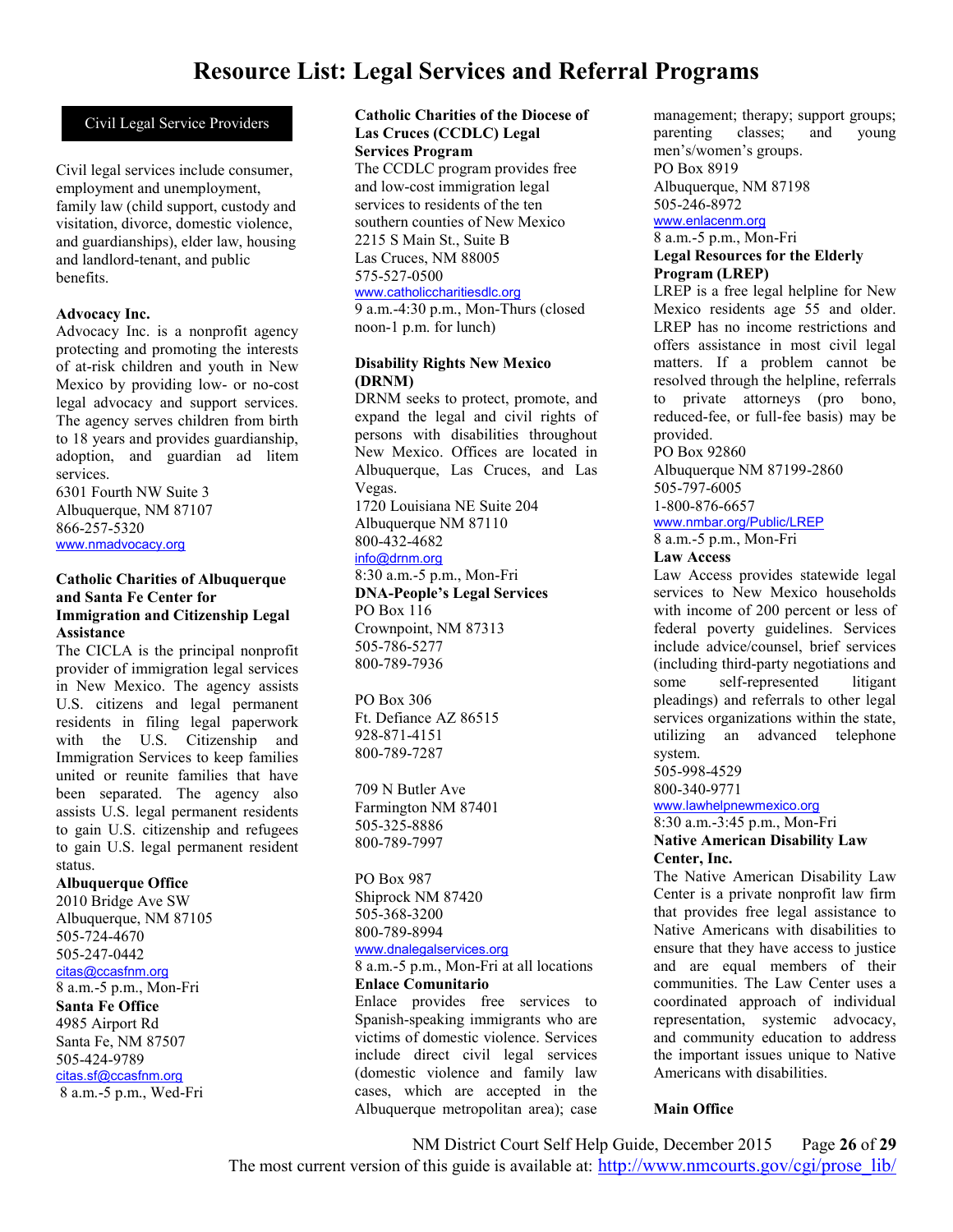### **Resource List: Legal Services and Referral Programs**

3535 E 30 St, Suite 201 Farmington NM 87402 505-566-5880 1-800-862-7271 **Branch Office** 207 S. Second St. Gallup NM 87301 505-863-7455 877-283-3208 505-863-1916 (Fax) www.nativedisabilitylaw.org 8 a.m.-6 p.m., Mon-Thur

By appointment during non-office hours.

### **New Mexico Center on Law and Poverty**

The Center is a nonprofit law firm and advocacy group that works statewide with low-income New Mexicans to address structural issues of poverty and justice. Generally, the agency does not represent individual clients.

924 10<sup>th</sup> Street NW

Albuquerque, NM 87102 505-255-2840

#### www.nmpovertylaw.org

9 a.m.-5 p.m., Mon-Fri

#### **New Mexico Immigrant Law Center (NMILC)**

The NMILC provides free and lowcost immigration information and legal assistance to low-income families. The agency helps immigrants keep their families together, gain protection from persecution and domestic violence, attain permanent residency and work authorization, and become U.S. citizens. The NMILC builds stable families and increases opportunities for economic security, allowing New Mexico's immigrants to contribute to their communities for generations to come.

PO Box 7040

Albuquerque NM 87194-7040 505-247-1023

www.nmilc.org

# 9 a.m.-5 p.m., Mon-Fri

**New Mexico Legal Aid**

New Mexico Legal Aid is a statewide legal services program that provides free legal services to eligible lowincome residents. The agency, with 10 offices throughout New Mexico, provides extended representation, brief services, legal advice, outreach, and community legal education.

Services include domestic violence cases, evictions, foreclosures, public benefits cases (including unemployment benefits and Social Security disability cases), and consumer law cases. The agency does not provide assistance in criminal or juvenile offender cases except for certain limited circumstances in tribal courts.

### **Main Office**

301 Gold SW (87102) PO Box 25486 Albuquerque NM 87125-5486 505-243-7871

#### **Clovis Office**

1012 W Grand (88101) PO Box 864 Clovis NM 88102 575-769-2326

#### **Gallup Office**

211 W Mesa, Suite 5 and 6 PO Box 1475 Gallup NM 87301 505-722-4417

### **Las Cruces Office**

600 E Montana, Suite D Las Cruces NM 88001-4246 575-541-4800

### **Las Vegas Office**

932 Gallinas St, Suite 109 PO Box 1454 Las Vegas NM 87701 505-425-3514

#### **Roswell Office**

200 E Fourth, Suite 2 PO Box 1087 Roswell NM 88202-1087 575-623-9669

#### **Native American Program: Santa Ana Office**

51 Jemez Pueblo Canyon Dam Rd., Suite 102, Santa Ana Pueblo PO Box 817 Bernalillo NM 87004 505-867-3391

#### **Santa Fe Office**

901 W Alameda, Suite 20 B PO Box 5175

Santa Fe NM 87502 505-982-9886

### **Silver City Office**

301 W College Ave, Suite 17 Silver City NM 88061 575-388-0091 **Taos Office** 214C Kit Carson Taos NM 87571 575-758-2218

New clients may also contact Law Access at 1-800-340-9771 or apply online at www.nmlegalaid.org 8:30 a.m.-5 p.m., Mon-Fri

### **Pegasus Legal Services for Children**

Pegasus is a private nonprofit agency<br>providing statewide civil legal providing statewide civil services to children, youth, and their caregivers, including direct representation, community legal education, and policy advocacy. The agency promotes and defends the rights of children and youth to safe and stable homes and quality education and health care and provides a voice in decisions that affect their lives.

3201 Fourth Street NW Albuquerque NM 87107 505-244-1101

### www.pegasuslaw.org

8:30 a.m.-5 p.m., Mon-Fri

**Senior Citizens' Law Office (SCLO)** SCLO provides free legal services to residents of Bernalillo, Sandoval, Torrance, and Valencia counties who are 60 years of age or older. 4317 Lead Ave SE Albuquerque, NM 87108

505-265-2300

### www.sclonm.org

8:30 a.m.-5 p.m., Mon-Fri (closed noon-1 p.m. for lunch)

### **Southwest Women's Law Center**

The Southwest Women's Law Center seeks to create the opportunity for women to realize their full economic and personal potential by:

- eliminating gender bias, discrimination and harassment;
- •lifting women and their families out of poverty; and
- ensuring that all women have full control over their reproductive lives through access to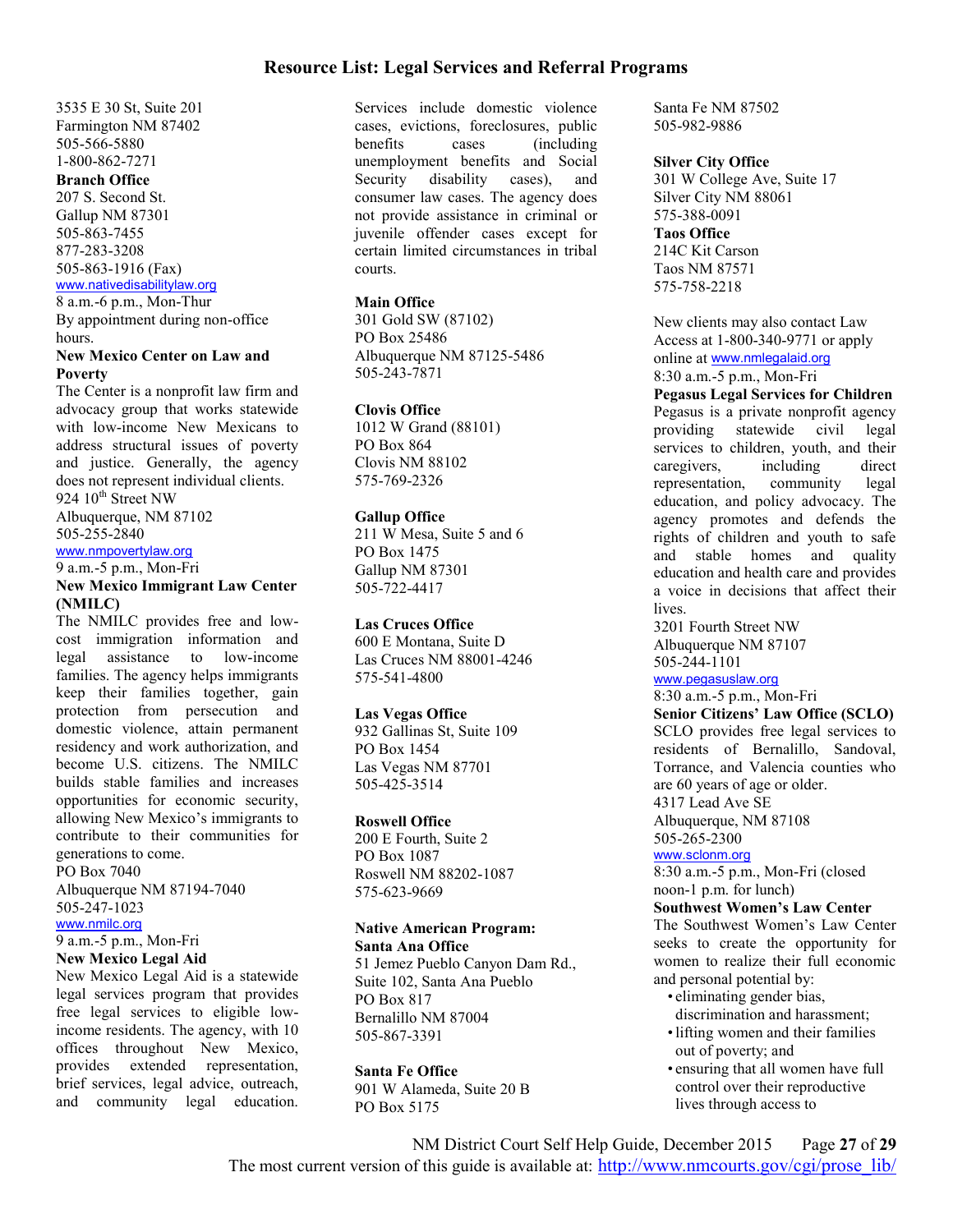### **Resource List: Legal Services and Referral Programs**

comprehensive reproductive health services and information. 1410 Coal Ave SW Albuquerque NM 87104 505-244-0502

www.swwomenslaw.com 9 a.m.-5 p.m., Mon-Fri

#### **United South Broadway (USB)**

The USB Fair Lending Center provides free legal representation in foreclosure lawsuits to low-income homeowners statewide. The USB, a HUD-certified housing counseling agency, holds monthly foreclosure pro se workshops and provides free assistance to homeowners seeking loan modifications or other loss mitigation options. 1500 Walter SE

Albuquerque NM 87102 505-764-8867

#### www.unitedsouthbroadway.org

8 a.m.-5:30 p.m, Mon, Tues, Thurs 8 a.m- 6 p.m, Wednesday 8 a.m.-noon, Friday

#### Homeless Legal Clinics

The State Bar Young Lawyers Division operates the following homeless legal clinics in Albuquerque, Las Cruces, and Santa Fe. Volunteer attorneys staff the clinics, provide legal information and advice, and refer clients to low-income or pro bono legal service programs:

#### **Healthcare for the Homeless**

1217 First St NW (at Mountain Rd) Albuquerque NM 87102 PO Box 25445 (87125) 505-766-5197

#### www.abqhch.org

9-11 a.m., Fridays **Mesilla Valley Community of Hope Shelter** 999 W Amador Ave

Las Cruces NM 88006 575-523-2219

### www.mvcommunityofhope.org

12:30-2:30 p.m., Wednesdays (Coordinated by the New Mexico Center on Law and Poverty) **St. Elizabeth Shelter Homeless Legal Clinic Santa Fe Resource and Opportunity Center**

804 Alarid Street Santa Fe NM 87505 505-982-6611 www.steshelter.org 10 a.m.-1 p.m., Thursdays

### Court Services

Provides some court forms and limited information. An \* indicates the courthouse has self-help services. **First Judicial District Court** \*Santa Fe 505-455-8146 Tierra Amarilla 575-588-0058 https://firstdistrictcourt.nmcourts.gov

#### **Second Judicial District Court** \*Albuquerque 505-841-6702

seconddistrictcourt.nmcourts.gov

#### **Third Judicial District Court**

\*Las Cruces 575-528-8326 www.thirddistrictcourt.com

#### **Fourth Judicial District Court**

| *Las Vegas                               | 505-425-7281 |  |
|------------------------------------------|--------------|--|
| Santa Rosa                               | 575-472-3888 |  |
| https://fourthdistrictcourt.nmcourts.gov |              |  |

### **Fifth Judicial District Court**

| Carlsbad                      | 575-885-4740 |
|-------------------------------|--------------|
| Lovington                     | 575-396-8571 |
| Roswell                       | 575-622-2565 |
| http://fifthdistrictcourt.com |              |

#### **Sixth Judicial District Court**

| Deming      | 575-546-9611 |
|-------------|--------------|
| Lordsburg   | 575-542-3411 |
| Silver City | 575-538-3250 |

#### **Seventh Judicial District Court**

| Estancia                           | 505-894-7167 |
|------------------------------------|--------------|
| Socorro                            | 575-835-0050 |
| Truth or Consequences 575-384-2974 |              |

#### **Eighth Judicial District Court**

| Clayton     | 575-374-9577                               |
|-------------|--------------------------------------------|
| Raton       | 575-445-5584                               |
| <b>Taos</b> | 575-758-3173                               |
|             | http://www.eighthjudicialdistrictcourt.com |

### **Ninth Judicial District Court**

Clovis 575-742-7500 Portales 575-359-6920 www.nmcourts9thjdc.com

| <b>Tenth Judicial District Court</b> |              |  |
|--------------------------------------|--------------|--|
| <b>Fort Sumner</b>                   | 575-355-2896 |  |
| Mosquero                             | 575-673-2252 |  |

Tucumcari 575-461-2764

### **Eleventh Judicial District Court**

\*Aztec 505-334-6151 Farmington 505-326-2256 Gallup 505-863-6816 https://11thjdc.nmcourts.gov

#### **Twelfth Judicial District Court**

| *Alamogordo | 575-437-7310 x147 |
|-------------|-------------------|
| Carrizozo   | 575-648-2432      |

#### www.12thdistrict.net

| <b>Thirteenth Judicial District Court</b> |              |
|-------------------------------------------|--------------|
| Bernalillo                                | 505-867-2376 |
| Grants                                    | 505-287-8831 |
| Los Lunas                                 | 505-865-4639 |
| www.13districtcourt.com                   |              |

### **Bernalillo County Metropolitan**

**Court** \*Albuquerque 505-841-9817 www.metrocourt.state.nm.us

#### **New Mexico Supreme Court**

Limited forms, court rules, and procedures and statutes Santa Fe 505-827-4860 https://nmsupremecourt.nmcourts.gov

#### **New Mexico Court of Appeals**

Forms, court rules, and procedures and statutes Santa Fe 505-827-4925 Albuquerque 505-841-4618 https://coa.nmcourts.gov

#### **United States Bankruptcy Court**

Limited forms, court rules and procedures and statutes Albuquerque 505-348-2500 Toll-free 866-291-6805 nmb.uscourts.gov

#### Attorney Referral

#### **Albuquerque Bar Association**

Lawyer Referral Service: 30-minute consultation with a private attorney for \$50 201 3rd Street Ste. 500 Albuquerque, NM 87102 505-243-2615 www.abqbar.org 9 a.m.-3 p.m, Mon-Fri

NM District Court Self Help Guide, December 2015 Page **28** of **29** The most current version of this guide is available at: http://www.nmcourts.gov/cgi/prose\_lib/